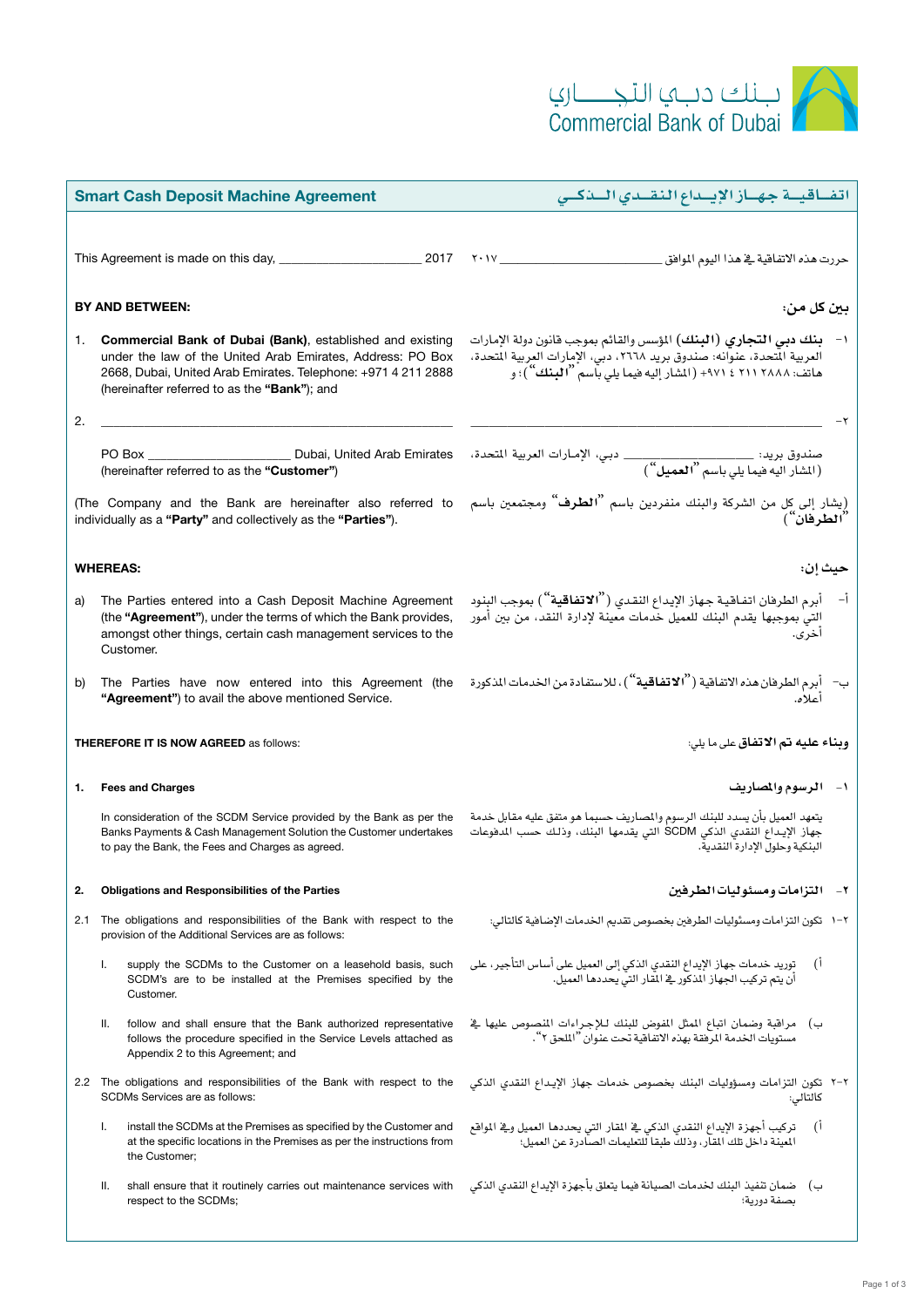- III. provide all items of a disposable nature including (without limitation) Sealed Bags, printing papers, required by for effective operation of the SCDMs;
- 2.3 The Customers obligations and responsibilities with respect to the SCDM Services shall include the following:
	- a) to procure that the Customer Representative follows the Service Levels applicable to it and attached as Appendix 2 to this Agreement with respect to the Services:
	- b) to notify the Bank immediately if it becomes aware of any fault or defect in the SCDMs, or if any SCDM requires maintenance.
- 2.4 Not to allow, and to procure that the Customer does not, permit anyone other than the Bank (or someone authorized by the Bank) to carry out any maintenance service to the SCDMs.

## 3. Severability

The Customer agrees that the invalidity or enforceability of any part of Agreement shall not prejudice or affect the validity or enforceability of the other provisions herein.

#### 4. Waiver and Assignment

The Customer agrees that the Bank shall have the right to assign and transfer any of its rights and obligations under these Terms and Conditions to any third party without obtaining the Customer consent. The Customer has no right to assign any of his rights and obligations under these Terms and Conditions without obtaining the Bank's prior written consent

#### 5. Indemnity

In consideration of the Bank providing the Services, the Customer agrees to indemnify and hold the Bank harmless against all actions, claims, demands proceedings, loss, damages, costs, charges and expenses which the Bank may at any time incur, sustain, suffer or be put to as a consequence of or arising out of or in connection with any services provided to the Customer pursuant hereto.

#### 6. Variation of the Terms and Conditions

The Bank may, from time to time, and at its sole discretion, with prior notice to the Customer by any means as the Bank deems fit, change or amend any of the Terms and Conditions of this Agreement. Such changes shall apply on the effective date specified by the Bank in the notification sent to the Customer.

#### 7. Termination of Services for SCDM

This Agreement may be terminated for cause in whole by Bank in the following circumstances:

- a) by the Bank with immediate effect by serving written notice to the Customer if the Customer is in breach of any material obligation under this Agreement and, if the breach is capable of remedy, the Customer has failed to remedy such breach within 30 days of receipt of notice so to do;
- b) by the Bank with immediate effect by serving written notice to the Customer if a resolution is passed or an order is made for the winding up of the Customer (otherwise than for the purpose of solvent amalgamation or reconstruction) or the Customer becomes subject to an administration order or a receiver or administrative receiver is appointed over or an encumbrance takes possession of any of the Customer's property;
- c) Each Party may terminate this Agreement at any time for convenience by giving one (1) month written notice to the other
- ت) توفير جميع العناصر الجاهزة للاستعمال، بما يف ذلك (دون حصر) الأكياس المختومة والأوراق المطبوعة، المطلوبة لتشغيل أجهزة الإيـداع النقدي الذكي ب�صورة فعالة؛
- 3-2 تكون التزامات وم�سؤوليات العميل بخ�صو�ص خدمات جهاز الإي�داع النقدي الذكي كالتالي:
- أ( �ضمان اتباع ممثل العميل م�ستويات اخلدمة املعمول بها لديه، واملرفقة بهذه االتفاقية حتت عنوان "امللحق 2"، وذلك فيما يتعلق باخلدمات املطلوبة؛
- ب) إخطار البنك فورا يفـ حال علم العميل بوجود خلل أو عيب يفـ أجهزة الإيداع النقدي الذكي، أو إذا تطلب جهاز الإيداع النقدي الذكي ال�صيانة.
- 4-2 عــدم الـ�سـمـاح لأي �شـخـ�ص خـالف الـبـنـك )أو الـ�شـخـ�ص الـذي يـفـو�ضـه الـبـنـك( لتقديم خدمة الصيانة لأجهزة الإيداع النقدي الذكي، وضمان عدم قيام العميل بالأمر

## **-3 ا�ستقاللية بنود االتفاقية**

يوافق العميل على ألا يخل بطلان وعدم نفاذ أي جزء من هذه الاتفاقية أو يمس صلاحية ونفاذ النصوص الأخرى الواردة ية هذه الاتفاقية.

## **-4 التنازل**

يوافق العميل على أن يكون للبنك حق التنازل عن أي من حقوقه والتزاماته وحتويلها بموجب هذه البنود والشروط إلى الغير، بدون الحصول على موافقة العميل. ولا يحق للعميل التنازل عن أي من حقوقه والتزاماته مبوجب هذه البنود وال�شروط، بدون الحصول على موافقة كتابية مسبقة من البنك.

## **-5 التعوي�ض**

يوافق العميل، مقابل تقديم البنك للخدمات المذكورة، على تعويض البنك ودفع الضرر عنه ضد جميع الدعاوى والمطالبات والطلبات، والقصايا والخسآئر والأُضرار والتكاليفّ<br>والرسوم والمصاريف التي قد يتكبدها أو يتحملها البنك، أو تفرض عليه في أي وقت، نتيجة لأي من الخدمات المقدمة للعميل بموجب هذه الاتفاقية أو مما ينشأ عنها أو يتعلق بها.

# **-6 تغيري البنود وال�شروط**

يجوز للبنك من حين لآخر، وفق تقديره المنفرد، تغيير أو تعديل أي من البنود والشروط الخاصة بهذه الاتفاقية، وذلك بعد توجيه إخطار مسبق إلى العميل بالطريقة التي يعتربها البنك مالئمة. وتنطبق هذه التغيريات يف تاريخ ال�سريان الذي يحدده البنك ية الإخطار المرسل إلى العميل.

# **-7 إلغاء اخلدمات اخلا�صة بجهاز الإيداع النقدي الذكي**

يجوز فسخ هذه الاتفاقية للسبب الذي يرجع بالكامل إلى البنك ية الظروف التالية:

- أ– من خلال البنك بصورة فورية من خلال توجيه إخطار كتابي إلى العميل، يُ حال مخالفة العميل أي من التزاماته الأساسية بموجب هذه الاتفاقية، وكذلك إذا أخفق العميل يف تصحيح هذا الإخلال يف عضون ٢٠ يوما من تاريخ استلام الإخطار للقيام بذلك، حال كان هذا الإخالل قابال للت�صحيح.
- من خلال البنك بصورة فورية من خلال توجيه إخطار كتابي إلى العميل، فخ<br>حال صدور قرار أو أمر بتصفية شركة العميل (لغرض خلاف الدمج القادر على تسديد الديون أو إعادة الإنشاء)، أو أصبح العميل خاصعا لأمر إدارة المال أو عند تعيين حارس قضائي أو حارس إداري على العميل، أو الاستحواذ على أي من ممتلكات العميل ب�سبب الرهن.
- ج– يجوز لكل طرف فسخ هـذه الاتفاقية \_فـ أي وقت لـلإخـلال، وذلـك من خلال<br>- توجيه اخطار كتابي مدته شهر واحد الي الطرف الآخر . ولكن فـ حال فسخ هـذه